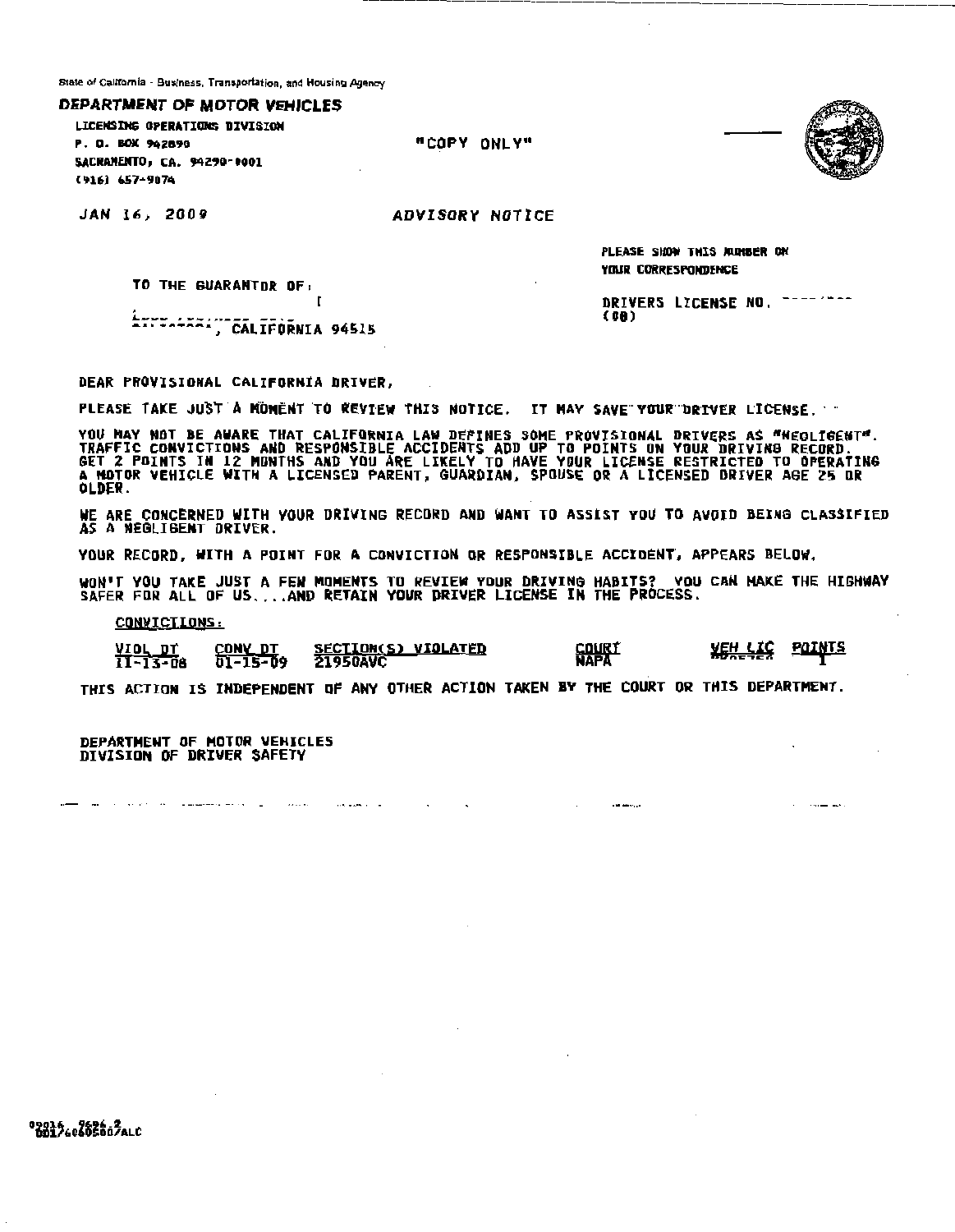State of California - Business, Transportation, and Housing Agency

**DEPARTMENT OF MOTOR VEHICLES** 

LICENSING OPERATIONS DIVISION P. O. ROX 942890 SACRAMENTO. CA. 94290-0001



APR 20, 2009

## PROVISIONAL LICENSE NOTICE OF RESTRICTION AND INTENT TO SUSPEND

PLEASE SHOW THIS KUNDER ON VOUR CORRESPONDENCE

palistics, calculate alors

DRIVERS LICENSE ND. --------(373).

OUR FILES SHOW THAT YOU HAVE ADDED TWO NEGLIGENT OPERATOR POINTS TO YOUR DRIVING RECORD WITHIN A TWELVE MONTH PERIOD. (YOUR RECORD IS ENCLOSED.)

PAST RESEARCH HAS SHOWN THAT DRIVERS WHO BREAK TRAFFIC LAWS ARE A DANGER TO THEMSELVES AND OTHERS ON THE ROAD.

BECAUSE OF YOUR RECORD, YOUR DRIVING PRIVILEGE IS RESTRICTED FOR 30 DAYS. THIS ACTION IS<br>TAKEN UNDER THE AUTHORITY OF SECTION 12814.6 OF THE VEHICLE CODE. FROM <u>MAY 24, 20094</u><br>THROUGH <u>JUN 22, 2009</u>, YOU MUST HAVE A LICENS

THE DEPARTMENT OF MOTOR VEHICLES WILL CONTINUE TO KEEP TRACK OF YOUR TRAFFIC VIOLATIONS THE PETARING OF THINK VERICLES WILL CURLINUE TO RECE TRACK OF TUGK INAFFIC VIOCATIONS.<br>And accidents, if your record shows one addition (either traffic conviction or accident),<br>FOR A TOTAL OF THREE POINTS IN A 12 MONTH PER

YOU HAVE THE RIGHT TO SEEK REVIEW OF THIS ACTION IN THE COURT FOR YOUR COUNTY OF<br>RESIDENCE WITHIN 94 DAYS FROM THE DATE OF THIS ORDER (CALIFORNIA VEHICLE CODE SECTIONS 23<br>AND 14401). PLEASE CONTACT YOUR ATTORNEY OR THE COU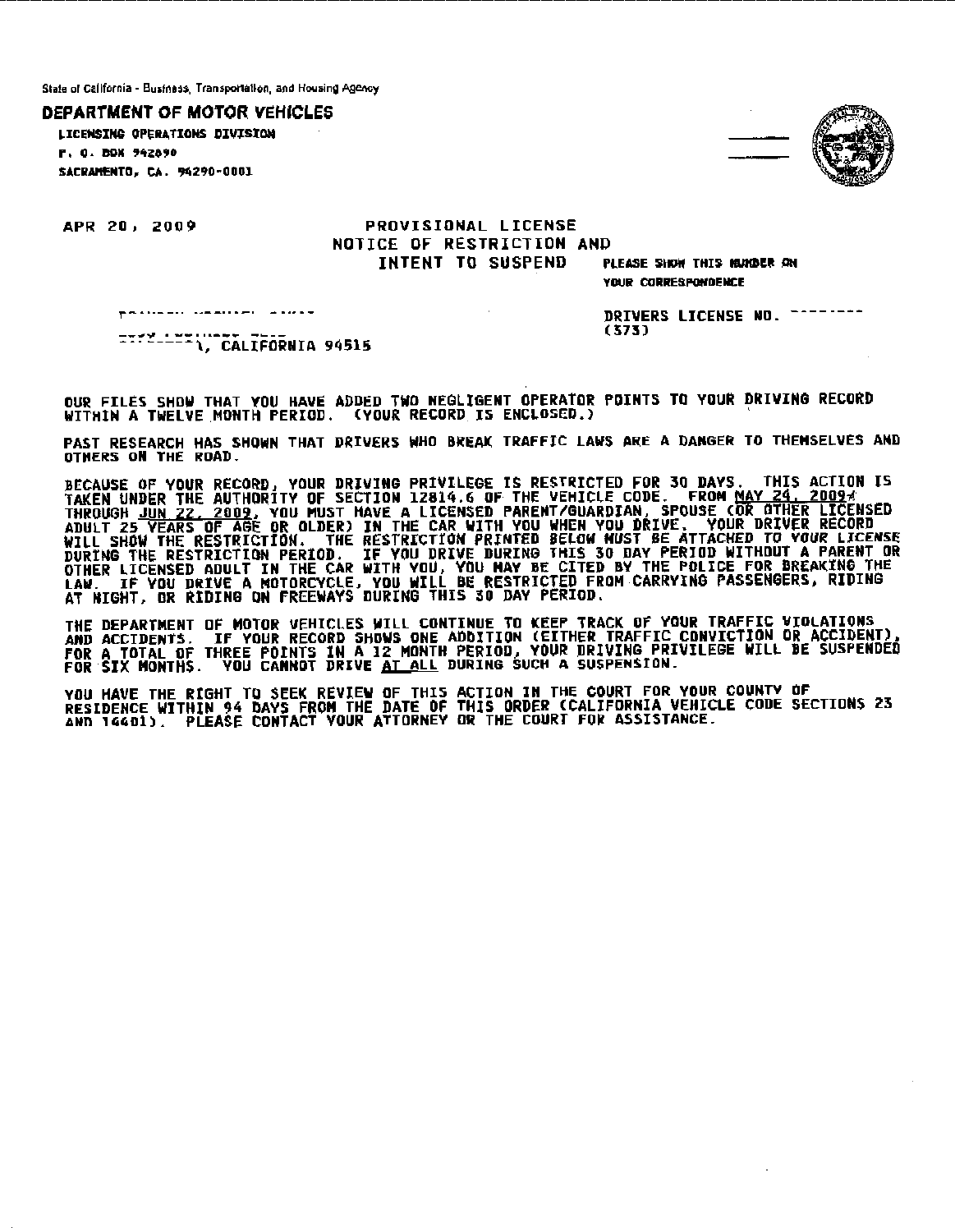State of California • Business, Transportation, and Housing Agency

DEPARTMENT OF MOTOR VEHICLES

**SEC ENCLOSED LYST** FOR OFFICE LOCATIONS AHP TELEPHONE NIJNIERS



DRIVERS LICENSE NO. --------

(371)

#### NOV 09,. 2009 PROVISIONAL LICENSE ORDER OF PROBATION AND **SUSPENSION**

**FYYY LEZA" CALIFORNIA 94515** 

YOUR PRIVILEGE TD OPERATE A MOTOR VEHICLE IS SUSPENDED EFFECTIVE DEC 13, Z009 AS A CONDITION OF PROBATION AND SHALL NOT BE REINSTATED BEFORE JUN 12, 2010 AND UNTIL YOU PROVIDE THIS DEPARTMENT WITH PROOF OF FINANCIAL RESPONSIBILITY. (SEE ENCLOSED INSTRUC•<br>TIONS). PROOF MAY BE FILED ON DR BEFORE JUN 13, ZOLO AND MUST BE MAINTAINED ON FILE FOR THREE YEARS. THIS ACTION IS TAKEN UNDER THE AUTHORITY OF SECTION 12814.6 OF *THE* VEHICLE CODE.

THE DEPARTMENT Of MOTOR VEHICLES IS SUSPENDING YOUR DRIVING PRIVILE0E BECAUSE YOU HAVE ADDED THREE NEGLIGENT OPERATOR POINTS TO YOUR DRIVING RECORD WITHIN A TWELVE MONTH PERIOD. YOUR RECORD IS ENCLOSED.

THE TERMS OF YOUR PROBATION ARE THAT YOU MUST OBEY THE PROVISIONS OF THE CALIFORNIA<br>VEHICLE CODE, AND ALL TRAFFIC REBULATI<u>ONS; AND REMAIN FREE FROM</u> ACCIDENT RESPONSIBILITY. VIOLATION OR NONCOMPLIANCE WITH THESE TERMS WILL AGAIN BE CAUSE FOR SUSPENSION OR<br>REVOCATION OF YOUR DRIVING PRIVILEGE. YOUR PROBATION WILL BE ENDED ONE YEAR FROM THE<br>EFFECTIVE DATE OF THIS ORDER, PROVIDING YOU HAVE NOT VI

VOU MAY REQUEST A HEARING (SEE ENCLOSED "HEARING INFORMATION"), A HEARING REQUEST DOES NOT CHANGE THE EFFECTIVE DATE OF THIS ORDER. IF YOU DO NOT WANT A HEARING, PLEASE FILL OUT, SIGN, AND NAIL THE ENCLOSED FORM TO THE NEAREST DRIVER SAFETY OFFICE.

IF YOU DRIVE WHILE YOUR DRIVING PRIVILEGE IS SUSPENDED OR REVOKED, YOU CAN BE ARRESTED FOR<br>VIOLATION OF SECTION 14601, 14601.1 OR 14601.2 V.C.. CONYICTION MAY RESULT IN JAIL, FINE,<br>AND/OR REQUIRED INSTALLATION OF AN IGNITI

IF YOU DRIVE WHILE UNLICENSED, SUSPENDED, OR REVOKED, THE VEHICLE CAN BE IMPOUNDED AND SOLD (SAFE STREETS ACT OF 1994, SECTION 14607.6 V.C.).

BEFORE A DRIVER LICENSE CAN BE ISSUED OR RETURNED, A REISSUE FEE OF \$ 55 IS DUE (SECTIONS<br>14904 - 14906 V.C.), PAYMENT NOW WILL ALLOW FASTER ISSUANCE OR RETURN OF YOUR LICENSE<br>ONCE YOU ARE ELIGIBLE, PLEASE INCLUDE YOUR D

DEPARTMENT OF MOTOR VEHICLES

**ENCLOSURES** 

02307 372.1<br>032/3039000/123